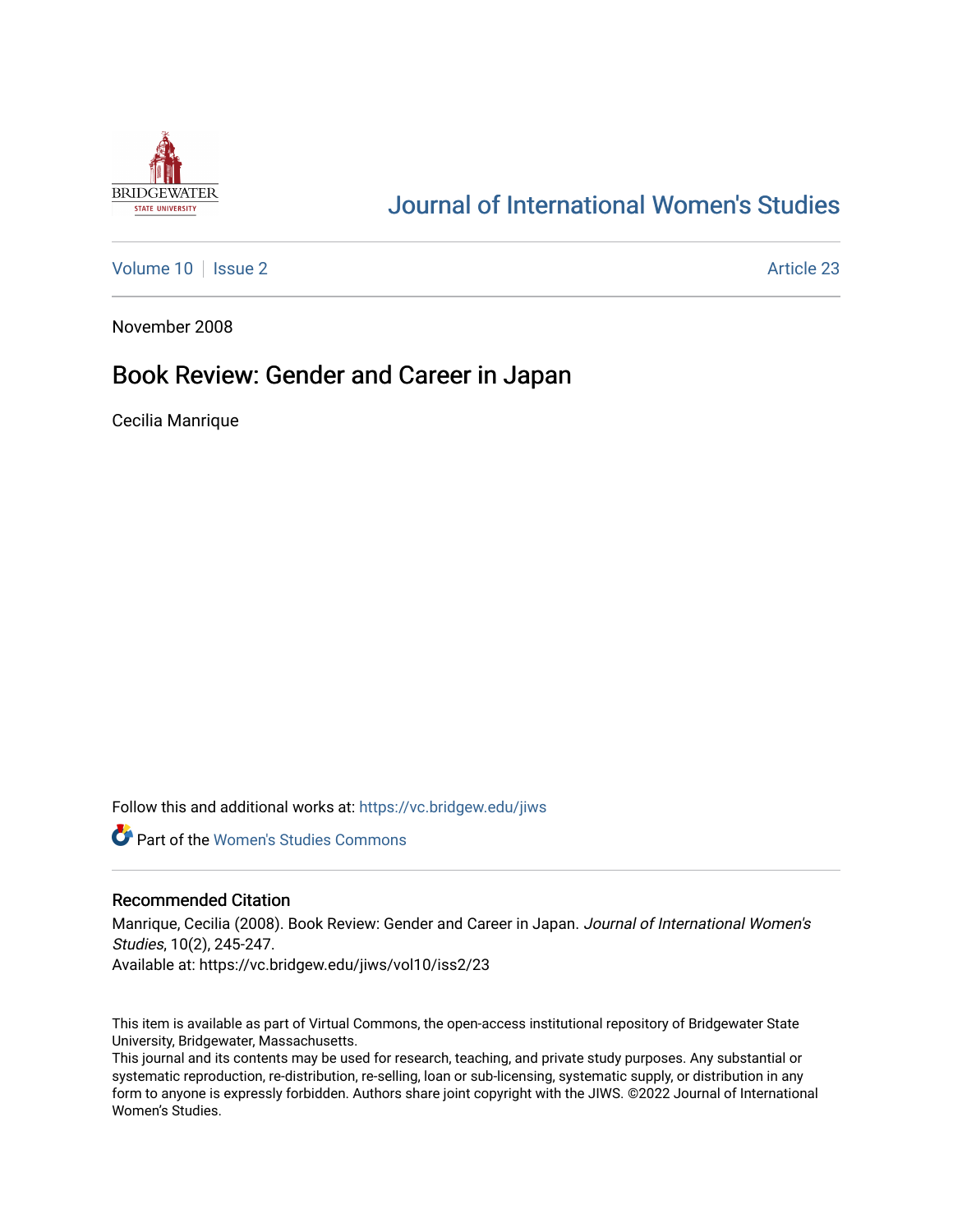**Gender and Career in Japan**. Edited by Atsuko Suzuki. Translated by Leonie R. Stickland. 2007. Melbourne, Australia: Trans Pacific Press. 168 pages; contains figures, tables and index; \$34.95 paperback

## Reviewed by Cecilia Manrique,  $Ph.D.<sup>1</sup>$

 Conventional wisdom about gender relations in Japanese society has divided spheres into men in the workplace and women in the home. As Japanese society develops, evolves and is influenced by a highly globalized world such relationships are slowly changing. This book, according to its editor, has several purposes. The first is to show the impact or the micro and macro changes in society on career and gender in Japan, using the lens of sociology and social psychology. The second purpose is to deepen our understanding of Japanese society, culture, family life and people in terms of career and gender. The third aim, resulting from such an understanding, is to be able to rid society of the disadvantages and unfairness associated with the career choices of women and to be able to achieve great freedom of choice for the individual when it comes to the pursuit of peace and happiness in the home, the workplace and society in general. The uniqueness of the work lies in the use of an interdisciplinary sociological and social psychological approach in each of the chapters except for the last, which employs an economic approach to show the similarities between the situations in Korea and Japan.

 The book is made up of 5 chapters. The introduction gives an overall view of the changes taking place in Japan over the past fifty years that have had an impact on gender and careers. Despite accession to international declarations and resolutions calling for the equality of women in the workplace and despite the various law changes within Japan itself (i.e. in 1999 the law prohibiting night work for women was lifted) there are still various factors that hinder women from pursuing career paths that are compatible with having a family and children. The M curve<sup>2</sup> indicates that many women abandon jobs and careers once they have children either because they are forced to or they want to in order to balance the two. Factors, such as having adequate child care and a husband who contributes to the house work, influence the ability of women to continue in their careers. Alternative paths have been taken by women such as becoming entrepreneurs, free agents or independent contractors. This chapter is very informative in its use of comparative data and statistics that show where Japan stands relative to several other countries in the world when it comes to various factors such as fertility, time use, and the wage gap.

 The second chapter focuses upon women who have to struggle between work and child rearing. Data indicates that only about 30 percent of fulltime, regularly employed women continue to work after child birth. Women who continue to work experience role overload, which they may experience as battles in regard to their self image, especially when it comes to issues of work equality. Very often, in the private sphere, equality does not occur unless there are extenuating factors such as the presence of other working wives, daycare centers and relatives living within close proximity thus helping to reduce

Journal of International Women's Studies Vol. 10 #2 November 2008 245

 $\overline{a}$ 

<sup>&</sup>lt;sup>1</sup> Cecilia Manrique is Professor and Chair in the Department of Political Science at the University of Wisconsin-La Crosse.

 $2^2$  An analysis of female labor-force participation and age cohorts, which indicates the peaks and dips of women's rate of participation in the labor force.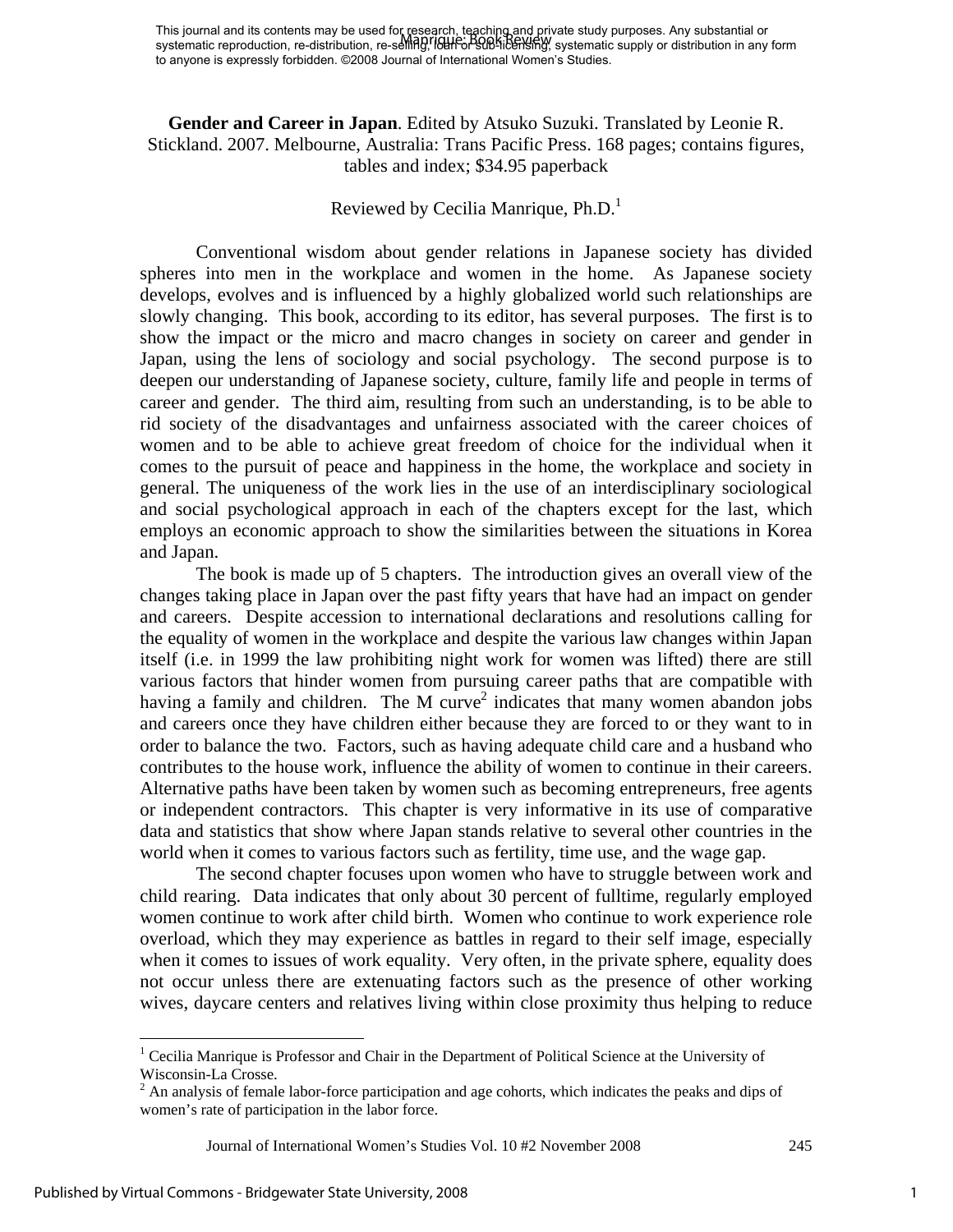the stress of working and taking care of the home. The level of a husband's participation in housework serves as a factor, while government incentives such as allowing for 5 days leave per year to take care of a sick child help reduce stress as well.

 The third chapter talks about gender, career and leadership effectiveness in the workplace. The study takes a look at the difficulty of following a career that includes managerial development due to the following reasons: the number of women who quit after giving birth; those women who do not have enough experience; the existence of the limited pool theory; insufficient decision-making, planning, and negotiation experiences, etc. Thus, even when the child care issue is resolved, there are still other factors that hinder women's movement on the ladder of success. There is a glass ceiling in Japan as well. This chapter is the most interesting because it deals with transformational and transactional leadership roles, task-oriented vs. relationship-oriented behavior, the implications of the differences in the use of "power to" vs. "power over" in terms of male and female leadership behaviors, and female effectiveness in educational, business and administrative organizations.

 Chapter 4 takes a look at the relationship among education, employment and gender ideology and aims to explain, with the use of rational choice and cognitive dissonance theories, the frequently–reported paradoxical relationships among the levels of educational attainment, employment status and gender ideology of Japanese married women. In Japan there is a negative association between 1) educational attainment and attitudes towards the gendered division of labor, 2) these attitudes and employment and 3) educational attainment and employment. The study takes various factors such as the life-stages in a woman's life, the choice between getting a "general education" or one that makes a woman more marriage marketable, the impact of a mother's education, and the encouragement or discouragement by the father, into consideration in trying to understand the existence of such a paradox in the Japanese woman's life.

 The last chapter takes a look at the case of young married women in Korea especially when it comes to job discontinuation and returning to the work force after the first childbirth. In examining a society that is similar to Japan, it is hoped that the study will also shed some light on Japanese society especially since both have reached a certain level of development where low birth rates and rapid ageing brings about a dependent population larger than the working population. The active use of underutilized female labor as a solution to the envisioned shortage in a working age population is a possibility. However, despite the qualitative and quantitative growth of the female labor force, women's participation in the labor force remains under-utilized due to the interruption in work during childbirth and childrearing, which has brought about the M-shaped labor structure that Japan and Korea are now experiencing. The last chapter takes us back full circle to the issues raised previously regarding the factors that influence the ability of women to go back to work after children come into the marriage picture. A lot depends on the existence of childcare facilities or relatives close enough to take care of the children as they grow up with a mother who desires a career. A lot depends on the male partner's willingness to cooperate with the care of the child as well as contribute to housework. Many of the experiences of Korean women run parallel to those of Japanese women and vice-versa. They can learn from each other.

The book is an excellent in depth analysis of factors affecting the lives and careers of women in Japanese society. Some of the work is pioneering in the sense that they try

Journal of International Women's Studies Vol. 10 #2 November 2008 246